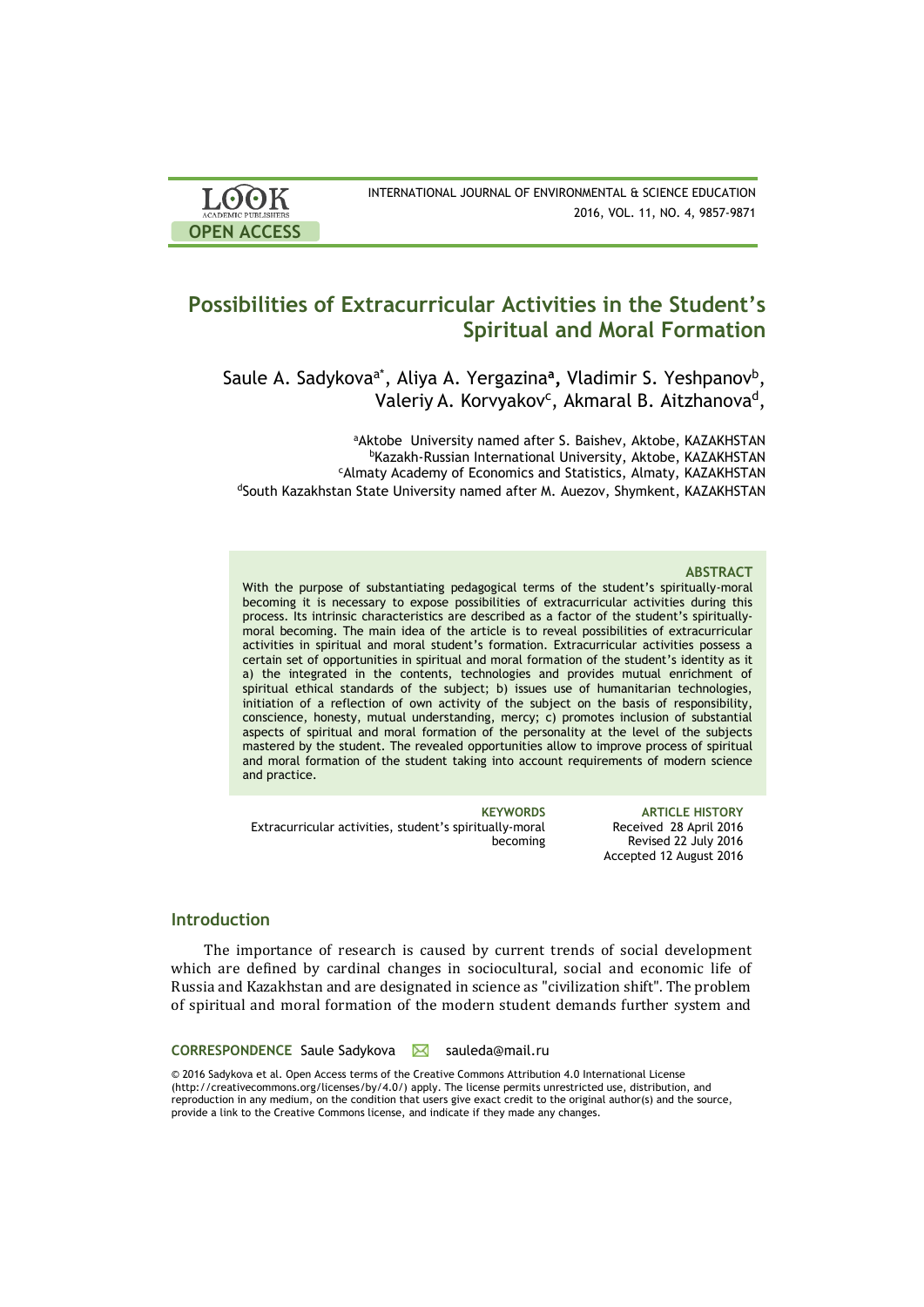conceptual judgment, creation of the generalizing model which, in turn, will allow creating complete pedagogical idea of the studied phenomenon. During reforming of system of specialists training it is necessary to restore humanistic and universal priorities in the content of education, to overcome authoritative and verbal system of the teacher and student's relationship, integrally to connect vocational training and spiritual and moral formation of the personality.

In science there are theoretical prerequisites creating conditions for search of solutions of the studied problem.

The significant contribution to development of concepts about the spiritual and moral sphere of the personality was made by Russian philosophers and pedagogues. In I.A. Il'in (1993), K.K. Rogers (1986) and other's works spiritual and moral formation of the personality explained from the point of view of the person's appointment, a humanization, unity of spirituality and moral.

The psychological features of youthful age stimulating spiritual and moral formation of the personality are investigated by E. Erikson (1958) and others. Influence on development of modern psychology and pedagogical thought in general and formation of ideas of the spiritual and moral sphere of the personality in particular was rendered by humanistic ideas of the western psychology, for example E. Fromm (1950) and the Russian spiritual psychology such as B.S. Bratus (1994), L.M. Abolin (2002) et al. The pedagogical aspect of spirituality, moral is opened in L.S. Vygotsky (2010), V.I. Smirnov (2007) and other's works. Works of prominent scientists as E.S. Zaire Beck & N.V. Kuzmina (2002), A.P. Tryapitsyna (2000), L.V. Bazarova, & V.V. Sadovaya (2016), V.V. Ilyin et al. (2016), N.V. Chekaleva & A.P. Tryapitsyna (2013) and others characterized an activity role in development of the personality in the field of pedagogics.

Noting productivity of the mentioned researches, it is necessary to admit that in the pedagogical theory the problem of spiritual and moral formation of the student in extracurricular activities is not comprehended up to the end as wasn't a subject of independent research in pedagogics.

Research hypothesis: spiritual and moral formation of the student in extracurricular activities as the process of an interiorization of the purpose, the principles, contents of morals and its values, based on the structurally functional model in its invariant and variable components developed according to Federal state educational standards of new generation demands justification of the pedagogical conditions providing efficiency of model realization:

 providing to the student the possibility of a choice of the philosophical, culturological, psychological and pedagogical information satisfying cognitive interest and need for spiritual and moral formation;

 $-$  use of modern humanitarian technologies which bring the student to understanding of that knowledge of rules of moral proves a moral choice, and values "light up this choice";

 supplement of extracurricular activities of higher education institution axiological meanings that expands possibility of participation of the student in the solution of pedagogical and social situations of the spiritual and moral contents.

The purpose, object, subject and hypothesis of research caused need of the solution of the following tasks:

1. To open the content of the concept "spiritual and moral formation of the identity of the student".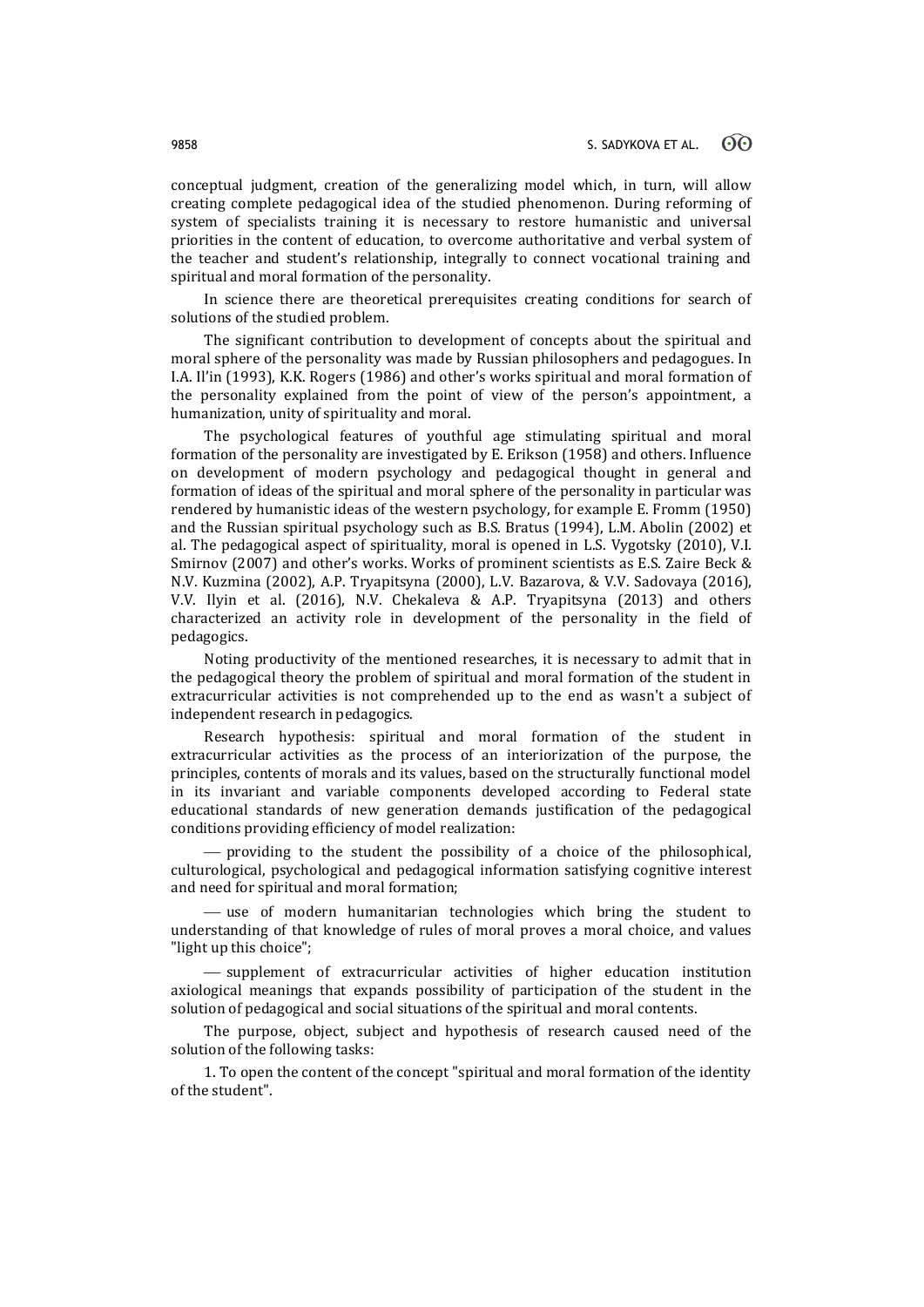2. To reveal possibilities of extracurricular activities in spiritual and moral formation of the identity of the student.

3. To prove and experimentally to check the pedagogical conditions providing efficiency of realization of structurally functional model of spiritual and moral formation of the identity of the student.

4. To develop scientific and methodical ensuring the studied process.

Theoretical implication of the study:

 expediency of application of valuable and semantic, personal and activity approaches as the methodological basis of the studied problem that allows to specify theoretical and methodical regulations on relevance of spiritual and moral education of the student, use of potential of extracurricular activities existing in pedagogics in that part where there is a speech about integration of natural-science and humanitarian knowledge is proved;

 $t$  the principles of spiritual and moral formation of the identity of the student in extracurricular activities are defined and proved (subjectivity, a humanistic orientation, mutual understanding, coherence of traditions and innovations), following to which requirements will allow to develop concepts of processes of formation of personal qualities in the conditions of development of the trained society;

 $t$  the intra personal mechanism which is the cornerstone of spiritual and moral formation of the personality and including assessment of the situation, understanding of contradictions, fight of motives, a purpose choice, orientation in values (personally and socially significant), implementation of the plan of achievement of the purpose which can be used in development of theoretical and methodical bases of psychology and pedagogical research is revealed.

Practical implication of the study:

 $-$  the tools of psychology and pedagogical diagnostics of extracurricular activities as factor of spiritual and moral formation of the student's identity, including the criteria, indicators and-level characteristics of their development, diagnostic techniques providing objectivity, permanence, complexity of control and an assessment of realization of model are created;

 methodological and technological support of the studied process is developed: program of a special course for students of the pedagogical specialties "Organizational and Pedagogical Conditions of Spiritual and Moral Formation of the Student's Identity", test tasks.

The methodical recommendations developed by results of research were used when carrying out occupations with students of department of pedagogics and psychology of the Aktobe State University of K. Zhubanov, students of philological faculty and faculty of foreign languages of the Orenburg State Pedagogical University.

## **Materials and Methods**

Research was conducted in three stages.

The first  $-$  analytical and diagnostic  $-$  the stage included definition of methodological base of research, degree of study of a problem in Kazakh, Russian, foreign literature and student teaching, the analysis of the major provisions of legislative normative documents, specification of key positions of research, the conceptual and categorical device, contradictions, the formulation of a problem, purpose, object, a subject, tasks, hypotheses. Main methods of research: the analysis of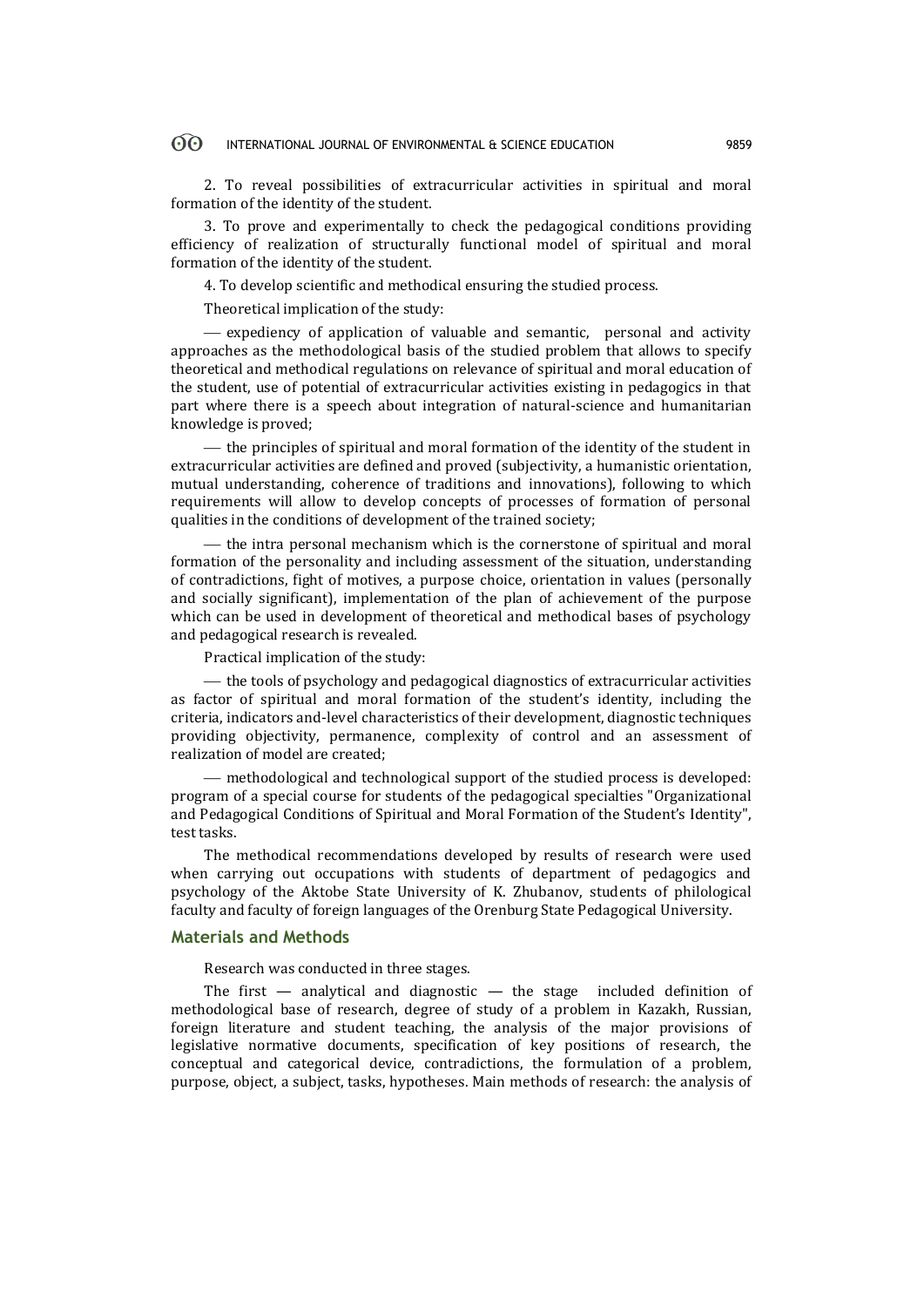theoretical sources, purposeful pedagogical supervision, the questionnaire, testing stating experiment.

On the second  $-$  design modeling  $-$  a stage, the forming experiment during which the system of work on spiritual moral formation of the identity of the student located and approved was made, fixing and primary analysis of the received facts were carried out. The research hypothesis was specified; the obtained data were analyzed and interpreted. Main methods of research: modeling, theoretical analysis and synthesis of information, questionnaire, testing, skilled and experimental work, methods of mathematical statistics.

The third — summarizing and analytical — the stage is characterized by the final analysis of the results received during skilled and experimental work, their systematization, generalization, a formulation of conclusions of research, registration of research in the form of the thesis. The used methods: mathematical data processing, tabular and chart interpretation of the received results, the comparative analysis.

# **Results**

Productivity was defined on the basis of comparison of the results received on the stating and forming stages of skilled and experimental work. The motivational and valuable criterion of spiritual and moral formation of the student was studied by means of a technique of motivation identification, "Valuable orientations" technique and "A technique of studying of an inner world of the school student". In the last the list of values for ranging was partially changed according to the content of this criterion, but the key of data processing is kept. Cognitive criterion  $-$  by means of a technique of the incomplete offer and a method of the conceptual dictionary. Activity — by means of the analysis of situations of reflexive behavior, diaries of practical training, axiobiography, the emphatic abilities test, questionnaires of definition of a professional and personal orientation of students, questionnaire "Self-assessment of professional potential".

As a result of realization of structurally functional model of spiritual and moral formation of the student in extracurricular activities in experimental groups the changes in cognitive criterion consisting in accurate understanding by students of essence of the concept "spiritual and moral formation", harmony of cultural wealth and moral behavior, principles of the organization of spiritual and moral space of the student, ways of spiritual and moral self-improvement are recorded.

Changes in motivational and valuable criterion of spiritual and moral formation are established: steady positive motives, aspiration to spiritual moral improvement were shown at 74,7% of students (in comparison with 19,5% at the beginning of experiment). Such values as "freedom", "responsibility", "work", "education", "conscience", "mercy", contacted in ranging respectively the 1, 3, 4, 5, 6, 7 positions.

Active manifestation of an students initiative in social and pedagogical practicing was for us an indicator of positive change of activity criterion. We purposefully watched actions of students in international (The East — the West festival, annual international camp "Sosedi", competitions of a literary translation, scientific and practical conferences: "Russia — Kazakhstan: history and present"; "Youth, cooperation ideals"; The Issyk kul forum) and university actions (a philosophical table, Socratic conversations, reflections over the offered problem, debatable meetings, competition of presentations, the publication of creative works of students, carrying out Week of foreign languages, literatures, arts, mathematics, creation of the faculty sites).

Solving situations of reflexive behavior and removing their problematical character, students of experimental groups carried out a categorization of the situation demanding exarticulation of the spiritual and moral moment more successfully;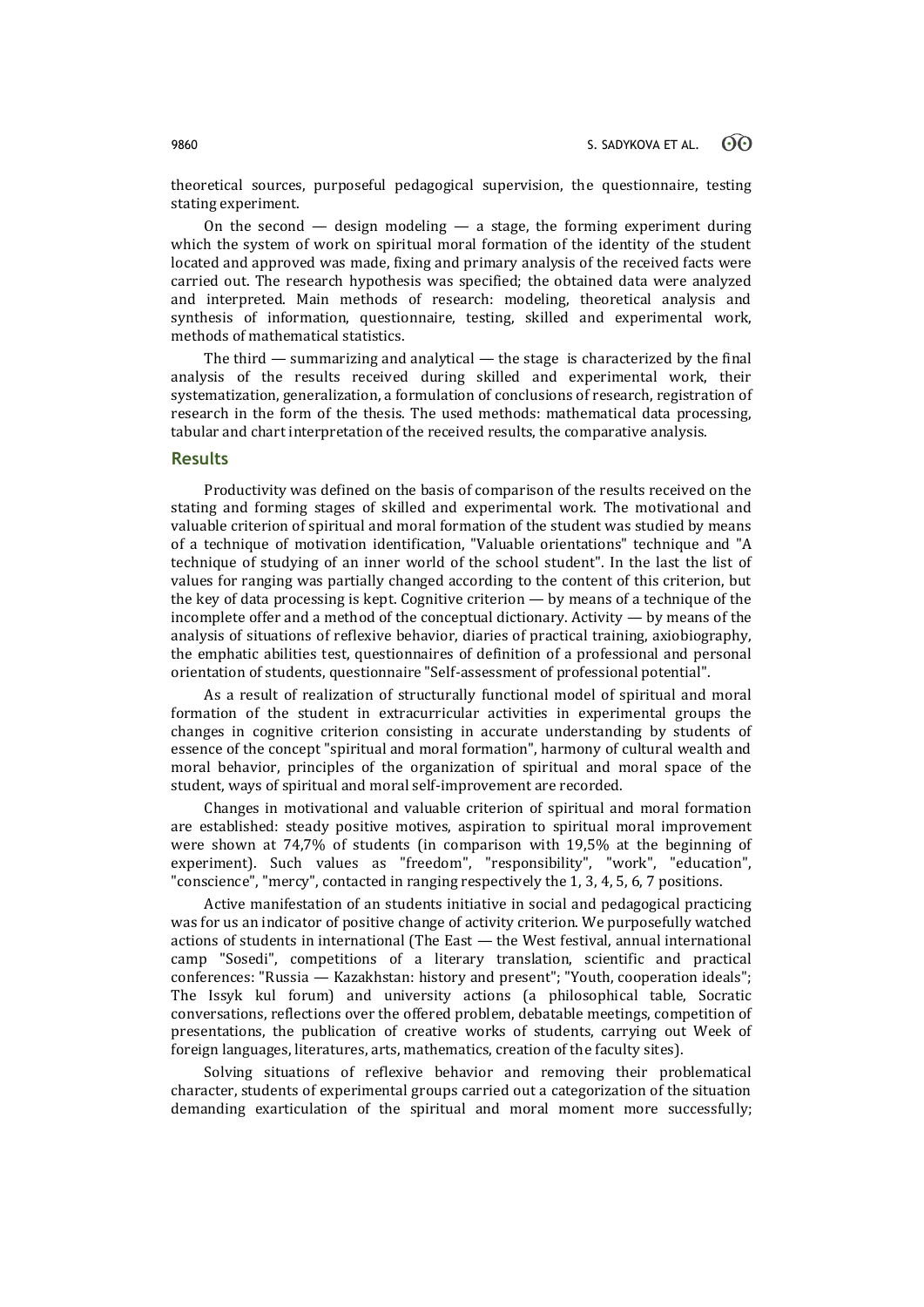judgment of the maintenance of a situation and definition of the leading idea; assessment of the content of actions of subjects and definition of motives of acts; allocation of the values taking the form of motive of an act; modeling of actions according to the content of spiritual ethical standard.

Results of skilled and experimental work are presented in table 1.

To prove reliability of distinctions between percentage shares of selections control and experimental groups, the multipurpose criterion (angular transformation) of Fischer was applied. The received empirical values of criterion are in a zone of the statistical importance; the effect is expressed in experimental groups (value of criterion  $2,3 - 2,5$ ; critical value 1,64) that corresponds to the high level of the statistical importance.

|  |  |  |  | Table 1. Dynamics of spiritual and moral formation of the student in extracurricular activities |
|--|--|--|--|-------------------------------------------------------------------------------------------------|
|--|--|--|--|-------------------------------------------------------------------------------------------------|

|                             | Stage of<br>experiment | Level    |      |           |      |          |      |
|-----------------------------|------------------------|----------|------|-----------|------|----------|------|
| Group                       |                        | valuable |      | conscious |      | critical |      |
|                             |                        | quantity | %    | quantity  | %    | quantity | %    |
| <b>Experimental Group1</b>  | beginning              |          | 6,9  | 11        | 37.9 | 16       | 55,2 |
| 29 students                 | end                    | 9        | 31,0 | 17        | 58,6 |          | 10,3 |
| <b>Experimental Group 2</b> | beginning              |          | 3,4  | 13        | 44,8 | 15       | 51,7 |
| 29 students                 | end                    | 10       | 34,5 | 14        | 48,3 | 5        | 17,2 |
| Control Group               | beginning              |          | 10,3 | 11        | 37,9 | 15       | 51,7 |
| 29 students                 | end                    | 4        | 13.8 | 12        | 41.4 | 13       | 44,8 |

# **Discussions**

Spirituality and morality is a peculiar control system of human activity, including the large number of subjective and objective factors: from one side it is a student's willpower, purposefulness, capabilities, necessities to spiritual activity, from other side is public opinion, system of values, political, socio-economic terms of society, system of education and nature of socialization. The spirituality plugs in itself internal and external, innate and acquired features. Moral values play a great role in the spiritual values structure as a unity of moral consciousness and moral practice. The last confirms position about the indivisibility of spiritual and moral in the personality's life activity."

In psychology and pedagogical literature the concept "opportunities" is considered by researchers in the category "potential" (Ananyev, 2001). In total the concept of potential as B.G. Ananyev (2001) considers, "isn't reduced to the sum of opportunities, reserves and abilities of the person, though includes them". Potential as the dynamic property of the personality initially inherent in her, represents "the certain force allowing the person to develop, show and expand internally the abilities" (Rubenshtein, 2003). I.V. Baier, I.N. Semenov & S.Yu. Stepanov (1998) considers that in the substantial plan potential can be opened as "the developing system of the creative, spiritual and moral, esthetic and intellectual characteristics making a basis of the personality". Skilled and experimental work confirmed that possibilities of extracurricular activities in spiritual and moral formation of students depend on their personal potentials (motives, requirements, interests, activity).

In O.V. Treskina's (2007) research the main characteristics of spiritual and moral potential of the student, among which are revealed and described: valuable orientations; the life experience realized on the basis of a valuable reflection; moral qualities (empathy, responsibility, tactfulness, etc.) ; altruistic motivation of activity; tendency to spiritual moral improvement. According to these characteristics the author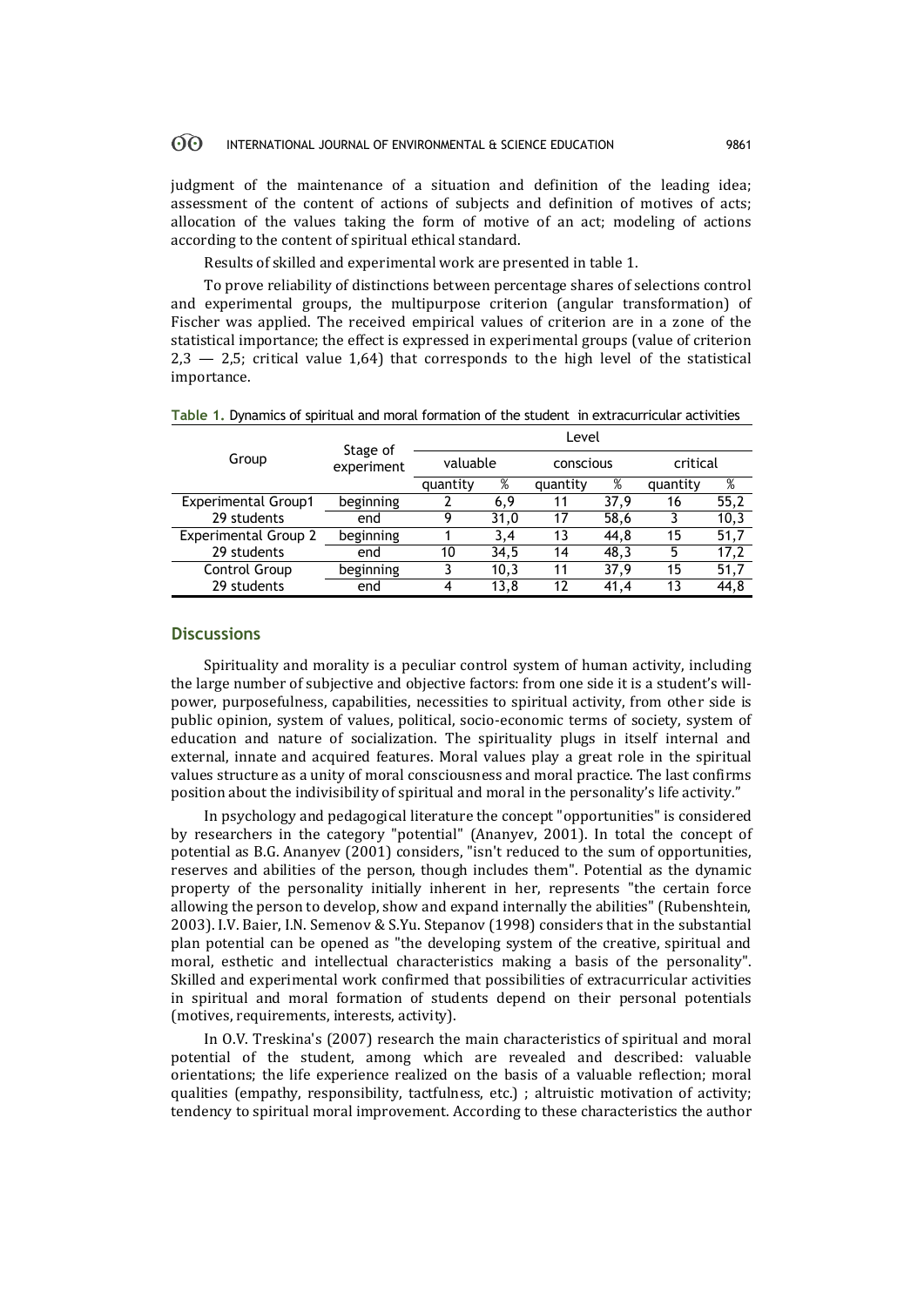allocated components of spiritual and moral potential of the student: valuable and reflexive, interpersonal, motivational and activity and self-development. Being shown in extracurricular activities, they allow to realize more fully problems of educational process due to use of educational potential of the studied subject matters, rational use of free time and leisure of the student (the days off and the periods of vacation — for satisfaction of physical, spiritual and social needs for spiritual and moral formation of the personality), broad involvement of students in self-administrative activity for the purpose of diagnostics of their valuable orientation: responsibility, freedom of choice, respect of Another, honor and advantage, good and mutual understanding; improvement of the content of process spiritual and moral formation of the student on the basis of use of an originality of culture, the nature, public life of the region.

Identification of opportunities of extracurricular activities as factor of spiritual and moral formation of the student's identity was carried out by us taking into account the following conceptual provisions:

1. Definition of structure and content of the concepts "factor", "extracurricular activities".

2. Identification of the factors promoting the studied process and the factors complicating it.

3. A choice of the adequate contents and the technologies answering the purpose of the studied process.

4. The accounting of processes of modernization in education, transition to a humanistic paradigm.

In scientific literature theories of the factors influencing development of the personality which number treat were approved: biological (specific and psychological features of the personality); environment (macro - and microenvironment); education; activity of the personality (Marx & Engels, 1978; Il'in, 1993) (tab. 2).

Now education is considered as the most important factor of the personality's formation, development of her spiritual and moral sphere. In modern understanding of spiritual and moral development it is understood as stimulation, activization of spiritual and moral potential of everyone trained. Being subjective and individual, spirituality of the subject constantly is under the influence of a set of objective factors. Level and "quality" of his spirituality depends on nature of influence of subjective and objective factors on the subject.

| Categories of factors                                                                                                             | Action manifestation<br>factors<br>(in something,<br>somewhere)                                                                                                       |                                                                                                                                 |  |
|-----------------------------------------------------------------------------------------------------------------------------------|-----------------------------------------------------------------------------------------------------------------------------------------------------------------------|---------------------------------------------------------------------------------------------------------------------------------|--|
| <b>Biological factors</b>                                                                                                         | Inclinations of students<br>abilities, creative, cognitive,<br>emotional processes,<br>character                                                                      | In preferences,<br>habits, in the valuable<br>orientations                                                                      |  |
| Environment: national and<br>cultural, ethnocultural, social<br>and economic environment of<br>countries, region,<br>municipality | Sociocultural development of<br>countries, cultures of the<br>region, higher education<br>institution:<br>cultural traditions; conditions<br>for continuous education | Culture of pedagogical<br>activity, culture of<br>family, business,<br>interethnic relations;<br>participation in<br>municipal, |  |

**Table 2.** Factors influencing on the student's process of development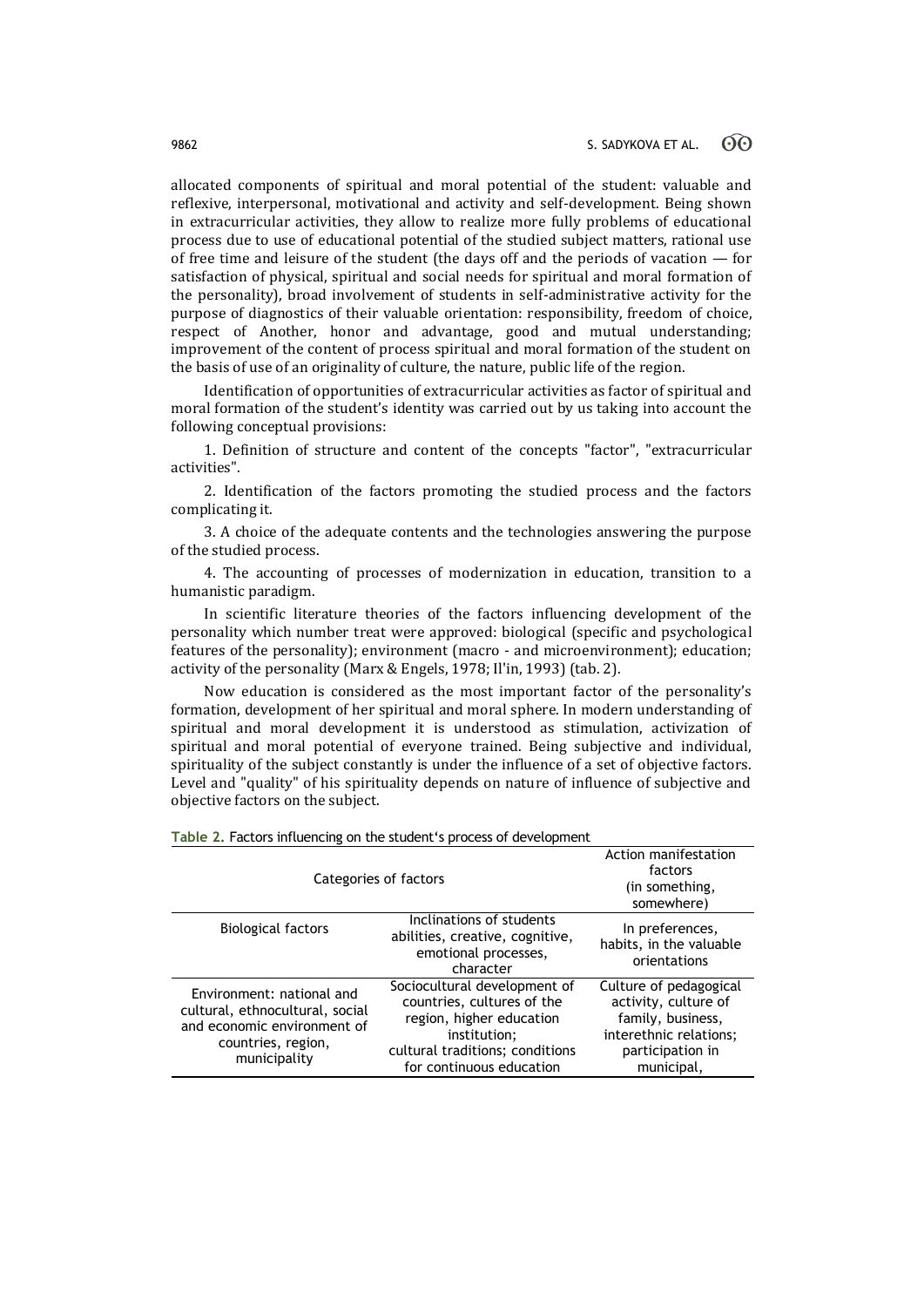|    | INTERNATIONAL JOURNAL OF ENVIRONMENTAL & SCIENCE EDUCATION |  | 9863 |
|----|------------------------------------------------------------|--|------|
| 00 |                                                            |  |      |

| Education                   | Culture of a family; means of<br>mass media; personality of<br>teacher, nature of interaction<br>of the personality, society and | regional, international<br>campaigns,<br>conferences, etc.                            |
|-----------------------------|----------------------------------------------------------------------------------------------------------------------------------|---------------------------------------------------------------------------------------|
|                             | the states                                                                                                                       | Family, school, higher                                                                |
| Activity of the personality | Commitment,<br>Informative and public<br>activity                                                                                | education institution,<br>establishments of<br>additional and<br>continuous education |

The solution of the problem of spiritual and moral formation of the identity of the student of higher education institution demanded identification of opportunities of extracurricular activities as the factor which is positively influencing this process. For the first time extracurricular activities as the phenomenon reflecting active participation of pupils in professionally focused occupations which are carried out after obligatory studies according to own interests and tendencies in the conditions of pedagogical assistance were considered.

We consider extracurricular activities in close connection with spiritual and moral formation of the personality. The concepts staticizing inclusion of the subject in activity as the main way of formation of personal qualities, including spiritual and moral, interests, ideals, motives form the basis; the dominating relation to the world, people, to itself.

Extracurricular activities possess all intrinsic properties of activity: a goal-setting (the purpose is set taking into account objective circumstances, defines all subsequent process made by the subject), concreteness (enters into the world of subjects, emotions, feelings, values, the relations, experiences); intelligence (fills with personal sense); reformative character (allows to see results of the participation in activity, including spiritual and moral formation of the personality). Therefore in our research extracurricular activities are presented as the phenomenon, multivariable on the purposes and the subject's opportunities expanding borders for spiritual and moral formation of the personality.

The wide coverage of extracurricular activities demanded from us introduction of the concept "spiritual and moral space" as a structural element of space formation. The spiritual and moral space is considered as the extent of the spiritual and moral interactions which are daily appearing at the student in various spiritual and moral forms and has personal, activity, social measurement (Titarenko, 1974).

The personal spiritual and moral space includes spiritual and moral features of concrete identity (spiritual and moral potential, requirements, knowledge, feelings, experiences, ideals, the relations, estimates). This sphere of spiritual and moral space is closely connected with the I-concept of the student.

The spiritual and moral space activity represents practical realization in study, work, communication, creativity, being a link between the personality and society.

The sphere of social spiritual and moral space is formed by all public phenomena surrounding the student during his various activity (family institutes, education, production, science, religion, ideology, morals, art).

Student's age is the favorable period for spiritual and moral formation of the personality.

First, it is for youth characteristic to analyse own thoughts, motives, acts, the relations, values.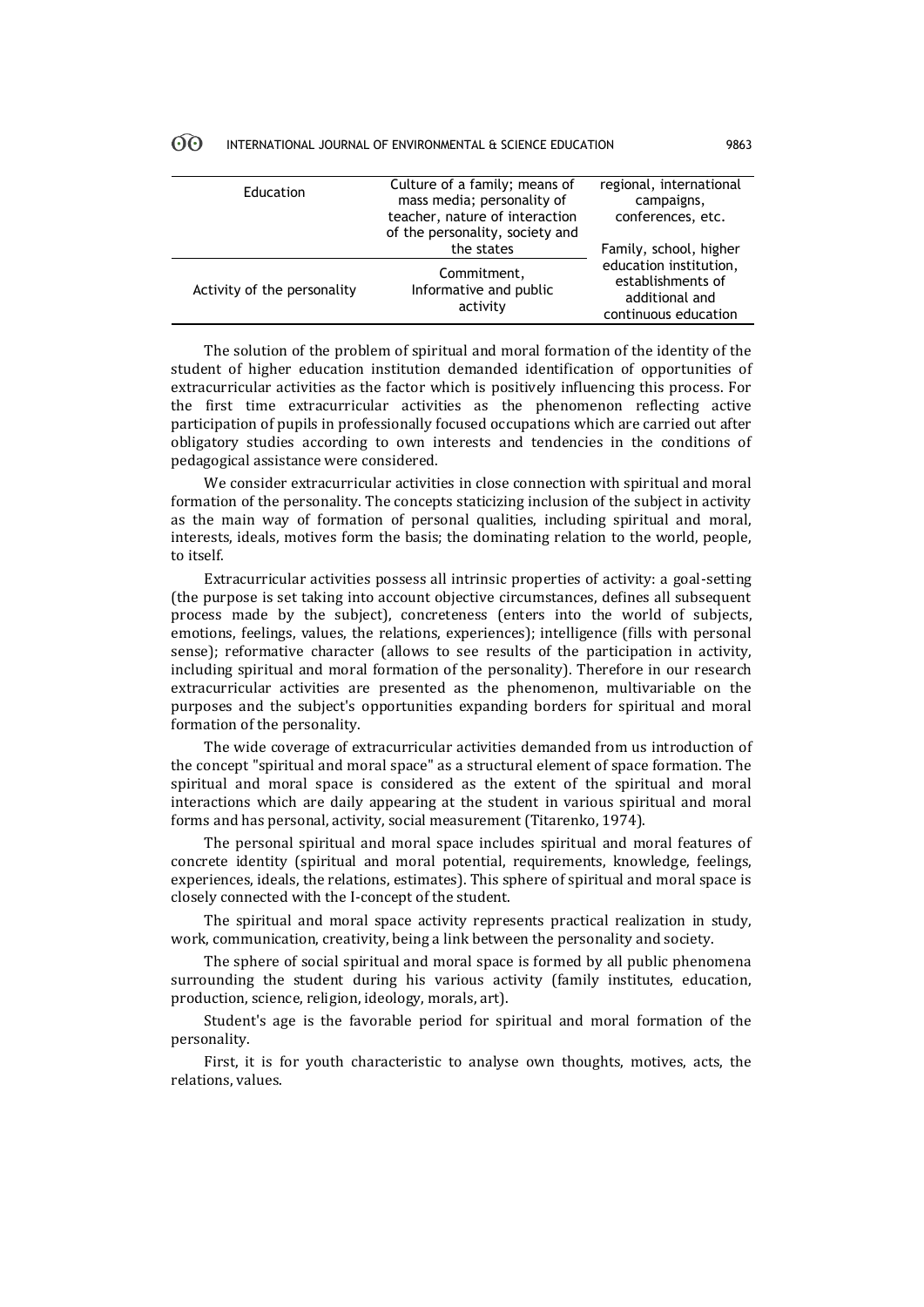Secondly, the central mental process is formation of outlook, consciousness of the personality that is shown in desire of self-expression, aspiration to express the identity.

Thirdly, researchers allocate to one of youth new growths development of reflexive abilities to situations of the spiritual and moral contents.

However the situation of the present affected motives of students, ways of their activity. Scientists speak about heterogeneity of student's youth on their activity orientation. For instance, Z.N. Prisyagina (1995) allocates the following types of students: the student lumpen who alienates himself both from study, and from public life for which the main thing — temporarily to sit out in higher education institution from unemployment, from army, etc., then possibly to prolong the youth, to gain somehow the diploma, etc.; the student - "businessman" whose main goal is money and is as much as possible; the student optimist focused on the future; the student toiler who isn't losing interest in study under no circumstances; the student skeptic who isn't believing in changes, "wrapped in the cover", living the world; the student disappointed in all that occurs round him; the confused student that is who lost for a while a point of support in life; the reconciled student, tolerant to all events; the student anarchist, whose main valuable orientation — outlaws, the love of freedom who isn't knowing when to stop; the student egoist, the pragmatist which is externally often following rules of decency but ready any minute to crush under itself people around if business concerns it personally, his family, its future, etc.; the student aggressor who is obviously standing on anti-humane positions (in this case he can be the member of the criminal group).

E.P. Belozertsev (1990) and L.M. Ilyazova (2005) are pointed to functions of extracurricular activities:

• Function of self-determination and self-realization.

Extracurricular educational activities are based on absolute voluntariness of participation and partnership of the student, an activity freedom of choice without coercion and possibility of such choice, a free exit from activity without consequences. Here the violence situation is excluded before taking part in extracurricular activities, the student has opportunity to reflex the opportunities and interests, so his activity will become more intelligent and productive. Everyone can build extracurricular activities according to the interests.

### •Leisure function

Extracurricular activities allow combining such kinds of activity as rest, entertainment and creativity. On the one hand, in the out-of-class educational environment active recreation which represents the physical and cultural activity which isn't causing exhaustion is carried out; the fatigue and stress is removed, physical and spiritual forces of the student are restored. On the other hand, the out-of-class educational environment carries out compensatory function, filling monotony of educational everyday life. From the activity in the out-of-class educational environment students and teachers feel pleasure. At the same time in the out-of-class educational environment also the creative potential of the student reveals.

• Gnostic function

Extracurricular activities meet lacks in knowledge, form a complete picture of the world.

# • Social function

Extracurricular activities definitely reproduce various phenomena of social life in society and in the world, promote adaptation of the personality in it.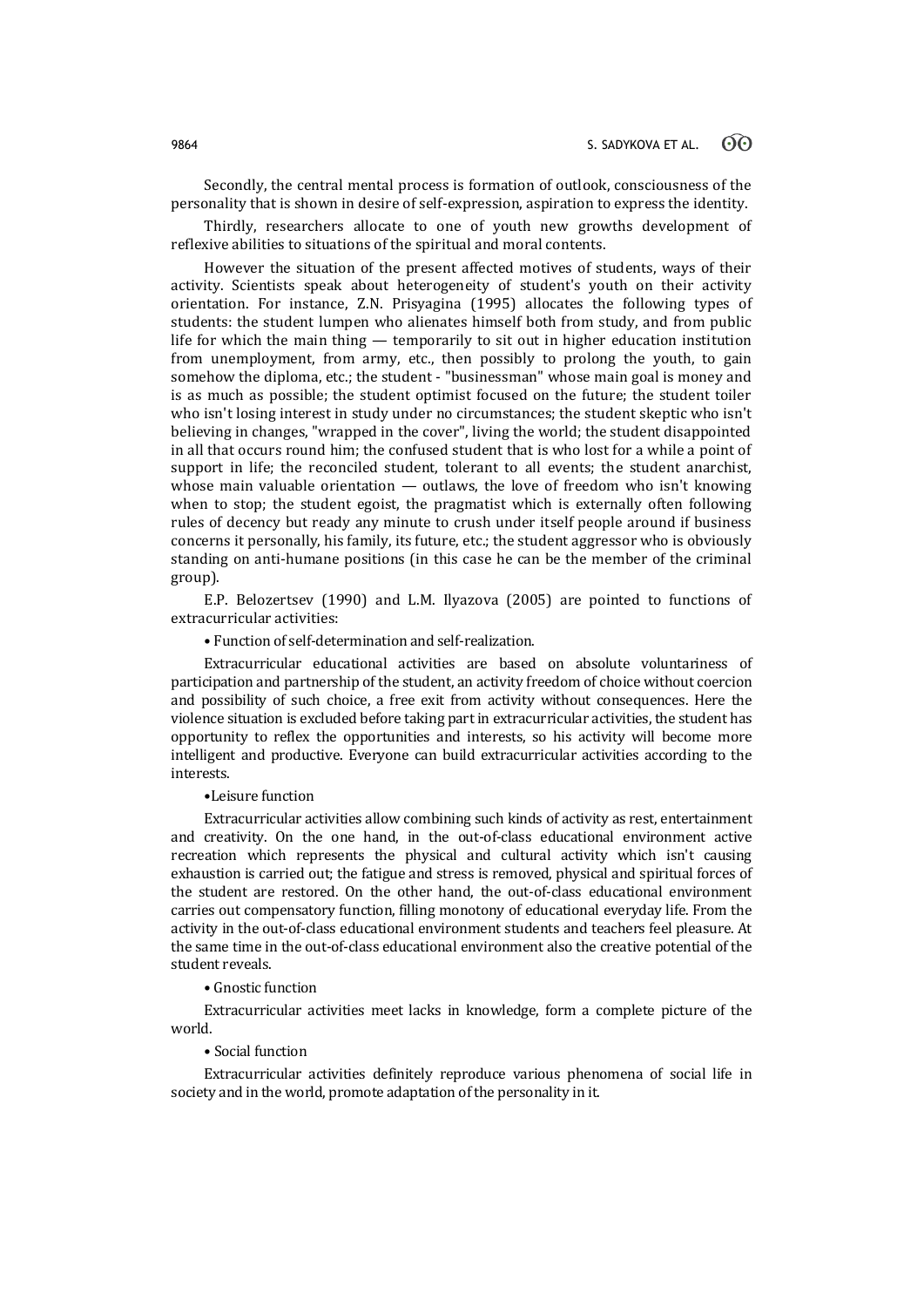### • Emotional and valuable function

Thanks to extracurricular activities the student gains experience of the emotional and valuable relation to the world of things and people, experience of communication, interaction, opens himself to the world with which it is internally interconnected.

The listed functions and possibilities of extracurricular activities explain its advantage before the classroom environment.

In traditional educational process the possibilities of extracurricular activities are used insufficiently, it is continuation of the classroom educational environment, carries out the duplicating functions. In humanistic educational process the out-of-class reflexive and educational environment is created — it is an additional powerful source of development of the personality, and those tasks are difficult or can't be solved within an educational program (training of a reflection and formation of pedagogical activity culture) and owing to out-of-class activity. Therefore, speaking about the reflexive and educational environment, we actually mean the out-of-class environment filled with culturological meanings, possessing huge creative potential and free from violence.

We revealed the following opportunities of extracurricular activities in spiritual and moral formation of the student:

- it promotes development of those qualities which difficult or can't be developed in the environment of classroom (creative, organizing, emphatic abilities, culture of thinking);

- it develops motives of spiritual and moral formation. The student, joining in diverse types of extracurricular activities, not only "enters" the professional activity, but also enters "a new situation of formation", rises by new steps of the spiritual improvement (Vygotsky, 2010);

- it allows to imitate the main spheres of pedagogical work of the teacher.

Specifics of spiritual and moral formation of the personality in extracurricular activities are defined by nature of activity in this environment. The main skills of the cultural, reflexive, valuably caused pedagogical activity are born in out-of-class space, free from dictatorship, allowing to improvise. Considering pedagogical aspect of games, pointed to their importance for improvement of extracurricular activities. As in skilled and experimental work we used game as one of methods of spiritual and moral formation of the personality, we will stop on her features. Human game, according to D.B. Elkonin (1999) is such activity in which social human relations outside the conditions of directly utilitarian activity are recreated. It includes in the structure all basic elements of activity — the purpose uniting participants, a community of motives, coherence; role behavior of participants with the corresponding distribution between them separate functions; management for the purpose of coordination of individual actions of players.

Extracurricular activities in a game form allow to carry out pedagogical activity, to imitate possible situations, and also promote orientation in various information, to search of individual style of activity, the optimum organization of pedagogical process (search of the pedagogical decision).

Imitating game helps to transfer the main sense of game actions to real life, is a development tool of various parties of the personality (responsibility, a freedom of choice, an initiative, respect of the other personality, ability to interact with him or her, reflections); learning tool of the pedagogical phenomenon. In imitating models three functions are crossed: knowledge of pedagogical reality, formation of valuable orientation, intensive development of the personality and diagnostics of adoption of pedagogical decisions. Therefore, a framework of extracurricular activities allows to enter the student into pedagogical activity.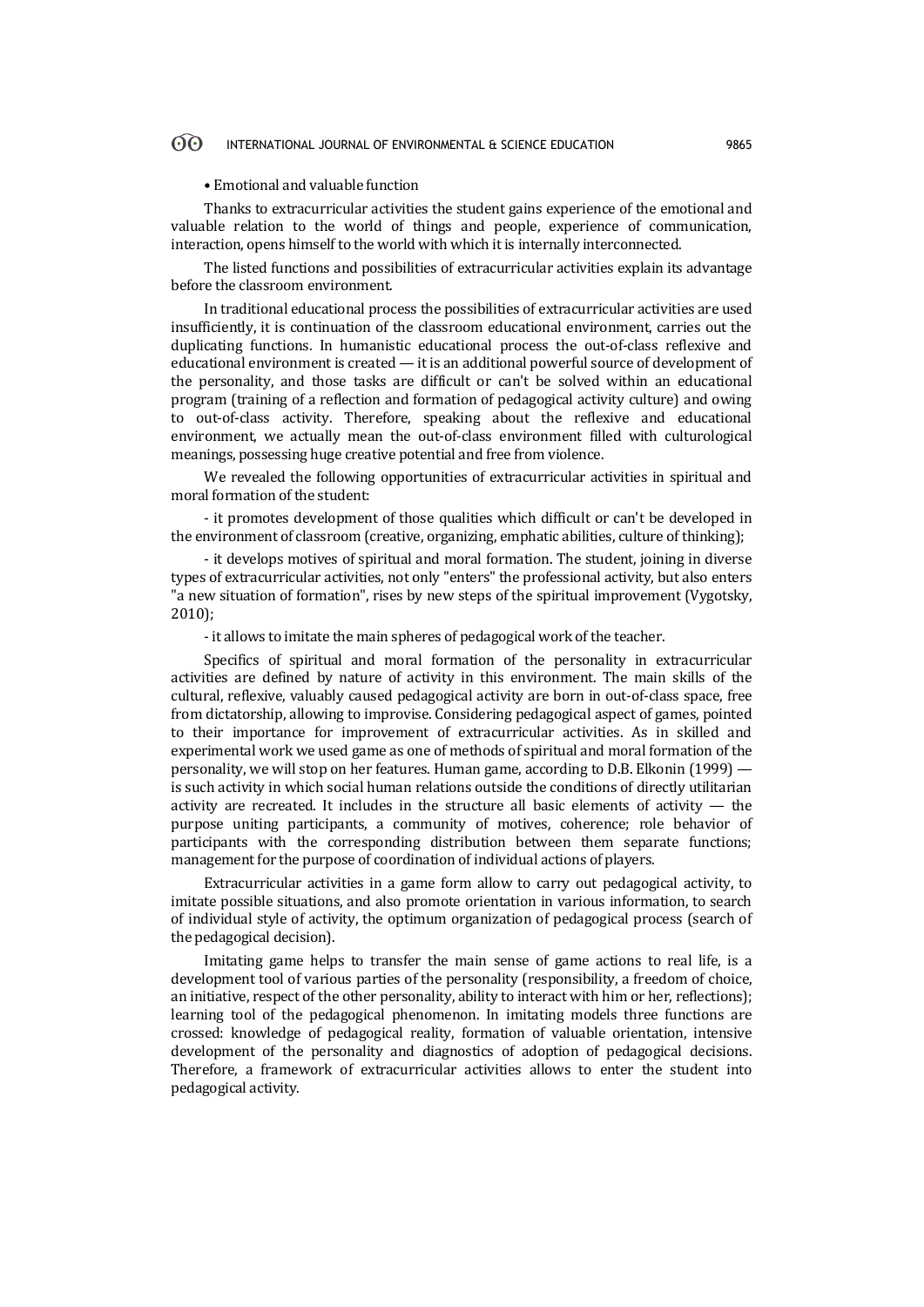We will note that as the leading task of the Pedagogical University teacher not impact on the identity of the student, his consciousness by means of promotion of pedagogical requirements acts, in our case — it is ways and ways of creation of nonlearning space, a way and ways of its development and cultural transformation for spiritual and moral formation of the student. As a result in extracurricular activities spiritual and moral formation of both participants — the student and the teacher proceeds. Correctly built extracurricular activities start working itself, become active. This situation is characterized best of all by L.S. Vygotsky (2010): "… educational process is already tripartite active: the teacher is active, the pupil is active, and the environment concluded between them is active".

Opportunities, conditions, ways of activity, the subject and subject relations become parameters of new (reflexive) extracurricular activities. In a reflection about extracurricular activities the teacher leaves "absorption by the profession", looks at it from a position of other person, takes a position over it for judgment about it (Sokolova, 2003).

Federal state educational standards of new generation provide to stir up along with sports, art and esthetic, scientific and informative, military patriotic, socially useful and design activity extracurricular activities according to programs of social and spiritual and moral formation of the personality, namely:

1) approbation by the student of social knowledge (about public norms, a society organization, on socially approved and not approved behavior forms), primary understanding of social reality and everyday life;

2) receiving by the student of emotional experience and positive relation to basic values of society (people, family, Motherland, nature, world, knowledge, work, culture), valuable attitude towards social reality in general;

3) receiving independent public action by the student of experience outside a higher educational institution.

Now in pedagogics the importance of individual and personal approach in spiritual and moral formation of students, formation of ability of the personality to vital selfdetermination, self-education, spiritual self-development is focused.

The social role gives the chance to build the personal composition of the social and valuable and spiritual and moral relations including the attitude of the person towards itself, other people to culture values, society, the nature. The personal composition of the social and valuable and spiritual and moral relations defines "egoism", identity of the personality, her originality. Quantitative and qualitative degree of personal composition of the social and valuable and spiritual and moral relations of the subject is necessary demands diagnosing as characterizes process of spiritual and moral formation.

S.Sh. Pashaev (1984) pays special attention to the student's environment, finds in it the features connected with age, specifics of informative process activity, and also with the level of pre-university preparation dominates. These features, according to the author, make a basis of the moral culture of students understood in the form of rather steady education which characterizes the reached level of development. For us this statement has conceptual value in the solution of the studied problem. In paragraph 1.1 we proved that the moral makes a spirituality core: system of ethical knowledge, moral belief, norms of professional ethics, ability to regulate behavior and communication with the help of the moral principles. Listed it is possible to consider indicators of spiritual and moral formation of the identity of the student which are realized in all structure of his activity that once again points to their integrating and general character. Spiritual and moral formation of the personality doesn't exist as a certain autonomous process of extracurricular activities. It is always specifically connected with this activity as it is beyond the educational process proceeding in higher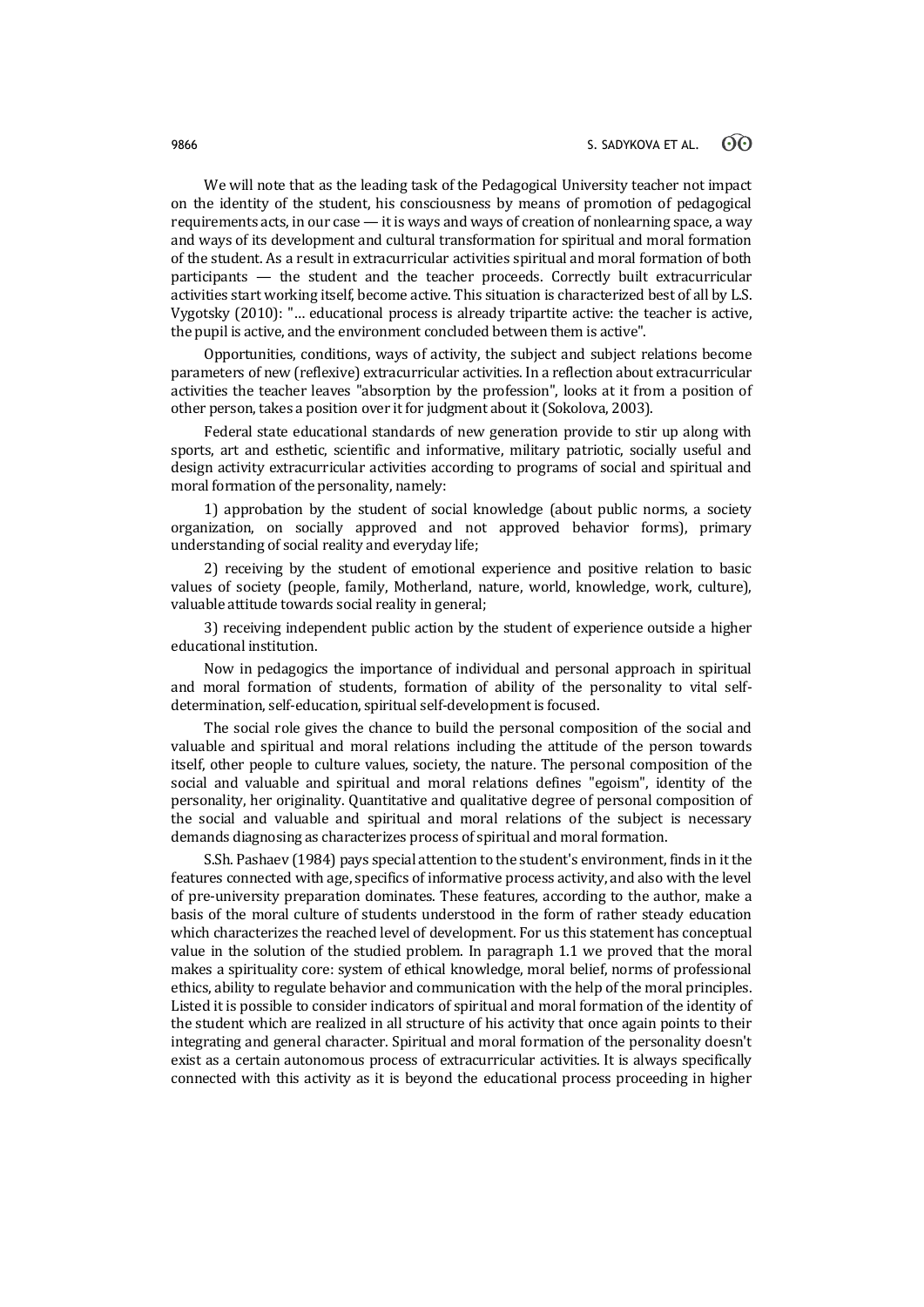education institution and set of spaces of spiritual and moral formation includes (personal and activity) itself.

O.S. Bogdanova's (1975) idea about a situation of a choice opened the whole direction in the theory and practice of the spiritual and moral personality formation. Substantial bases of designing of spiritual and moral activity are under construction by means of a links specification: the teacher — a problem situation — the student as the subject of interaction, an exchange of activity the teacher — the student; the student — Another. Subject and object and the subject - subject communications in spiritual and moral activity directly influence formation of a position of the student in extracurricular activities.

Operational bases of designing of extracurricular activities of students are defined by the analysis of educational cognitive activity and communication. Spiritual and moral activity is considered by us as an aspect of other kinds of activity and as rather independent kind of activity, decisive means of formation and development of the personality. Keeping all main properties inherent in it as to the general phenomenon of activity, it has the features caused by that spiritual and moral activities for the nature are integrative. Therefore, considering spiritual and moral activity in the form of educational cognitive activity and communication, we open the mechanism of their interrelation, a ratio, and also process of their integration. Spiritual and moral activity and educational cognitive activity correspond as the purpose and means.

Now conventional is also that fact that revival and improvement of spiritual and moral formation as self-valuable part of extracurricular activities is one of the leading directions.

In our opinion, it is necessary to create optimum pedagogical conditions in extracurricular activities for spiritual and moral formation of the identity of the student. We will point to the main directions of the organization of extracurricular activities:

- Consolidation of the relations of teachers and student cooperation;

- Creation of the interuniversity centers of student's extracurricular activities development;

- Revival of the regional youth scientific and technical production centers, the centers of information urged to promote realization of spiritual and moral potential of the student;

- Development of leisure, club activity as special sphere of activity of the student and functioning of youth subculture;

- Improvement of network functioning of social psychological assistance services to the student in establishments of professional education;

- Studying and distribution of experience of the public organizations and establishments of professional education which are productively using in education spiritual and moral potential, possibilities of social, cultural, historical traditions of the region.

Joining the student to the process of spiritual and moral search creates prerequisites for definition of own vital mission and creation of an individual trajectory of a vital and professional way, its understanding by it as the way conducting to understanding of the internal spiritual and moral essence, finding of harmony with itself and world around. This search isn't limited to processes of an internal sense formation; it provides an exit in external space of the personality, emergence of need for creative activity.

So, the world of spiritual and moral values needs to be included in process of spiritual and moral formation of the student.

Spiritual and moral values are considered by researchers in two aspects: as objectively existing and as subjective (personal, individual). Communication between objectively existing and subjective spiritual and moral values is established through concept of sense.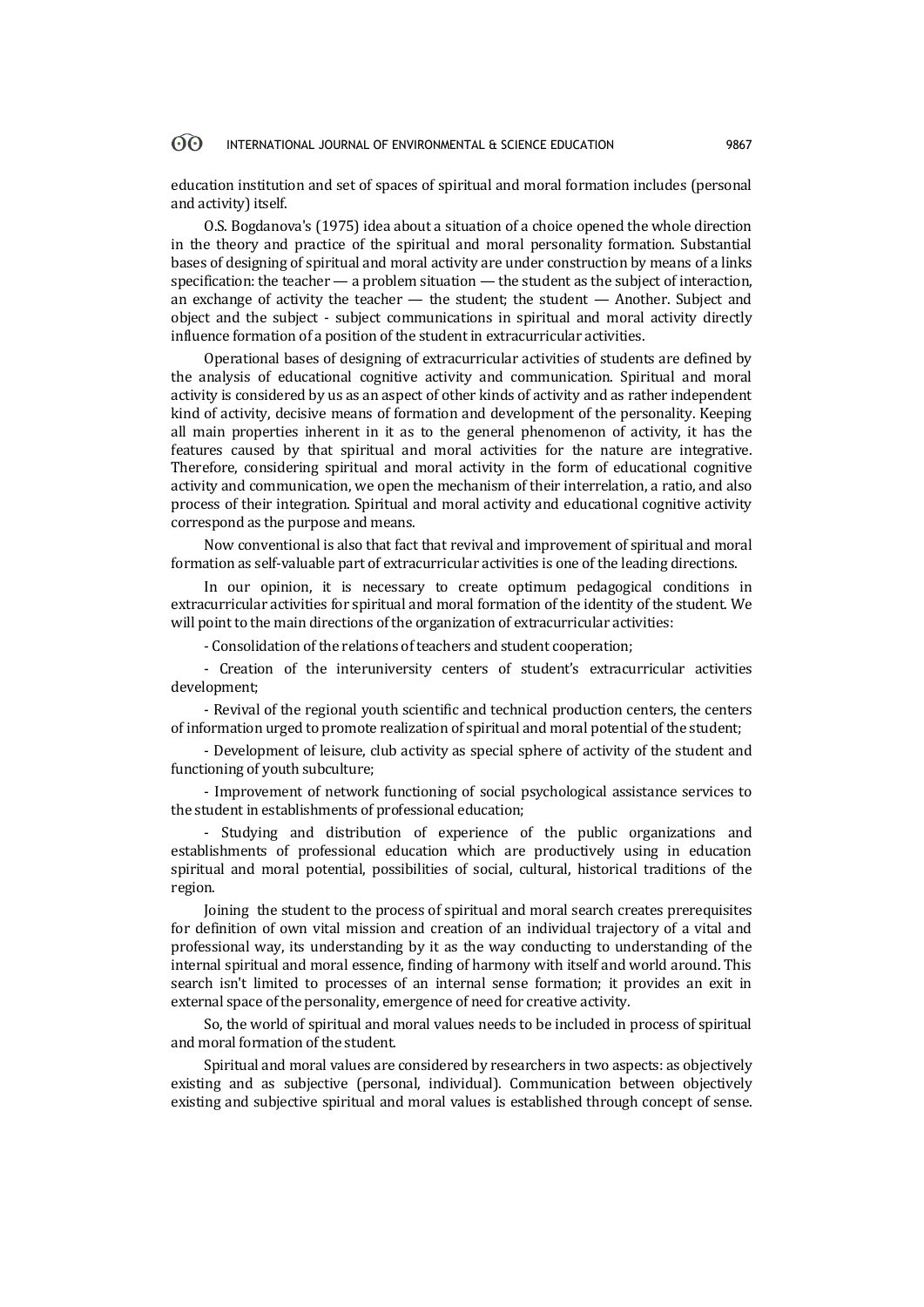The sense, by V. Sagatovsky's (1979) definition, is accessory of individual consciousness; this special, individual, prejudice of the person to objectively existing moral values, the steady regulator of its activity and behavior, a basis for development of the individual attitude towards that reality in the context of which life of the person proceeds.

The sense can't be introduced from the outside; it is developed by the person in the course of sense creative activity. As the basis of spiritual and moral development of the person is made by search of meaning of life, his spiritual and moral life represents in essence development of own meanings, own understanding of objectively existing spiritual and moral values. It makes sense information (understanding of essence of the world and itself) and emotional (the relation to the world and itself) components.

Have impact on nature of individual meanings, on the one hand, personal and specific features of the subject of sense creative activity, with another — cultural and historical time and space in which its life proceeds. Therefore in work the characteristic of the content of moral consciousness and behavior is carried out, their structural elements are allocated and analyzed. The moral consciousness including social (objective) and personal (subjective) aspects looks as the system of estimates reflecting reality through a prism of approvals and condemnations is expressed in judgment of ethical standards, values, an assessment of the phenomena of surrounding reality, moral empathy.

Moral behavior — set of forms of daily behavior of the person in which moral values, the orientations of the individual caused by work of his moral consciousness find external expression. The consciousness defines the maintenance of acts, and the behavior opens it. The central components of behavior are: the act (including action or inaction), the purpose, means of its achievement, a commission condition, results of action, an assessment, a selfassessment. The moral behavior of the personality has the following sequence: a life situation — experience — judgment of a situation and motives — a choice and decisionmaking — incentive — an act.

In interaction the moral consciousness and behavior define the maintenance of spiritual and moral values of the personality (social group), level of its spiritual and moral culture. Spiritual and moral values of youth are defined as the system of values created subject in process - the object relations (youth — society), system in which in indissoluble unity and interrelation are presented: knowledge of universal and moral values; belief in their realization in human relations; the behavior directed on an embodiment of this knowledge and belief in practical activities.

Spiritual practical activities in their essence are productive. It can be considered as a kind of spiritual production, and then the concept of spiritual production is almost identical to concept of spiritual activity in general. According to P.I. Smirnov (2007), "there are a lot of types of spiritual activity. Spirituality is only one. Spirituality has three beginnings: informative, moral and esthetic. The good, beauty and truth are internally connected, they have to coincide as are directing to one purpose — to finding by the person of original life. The habitual behavior is formed by repeatedly repeated actions. It is stable, allows the person in identical, similar conditions to work always as it is necessary.

The moral behavior is characterized not only by act, but also by a system of moral habits. They along with moral belief and feelings log in internal regulators of behavior. The moral habit — is ability and ability to make action not only without control, special on that, but also owing to the developed need for this activity. Still D. Lock noted that in education the major role is played by formation of moral habits. "It isn't necessary to burden memory of children at all with rules and instructions which are immediately forgotten and is much more useful to exercise them in actions, desirable from the point of view of true morality" (Rogers, 1986).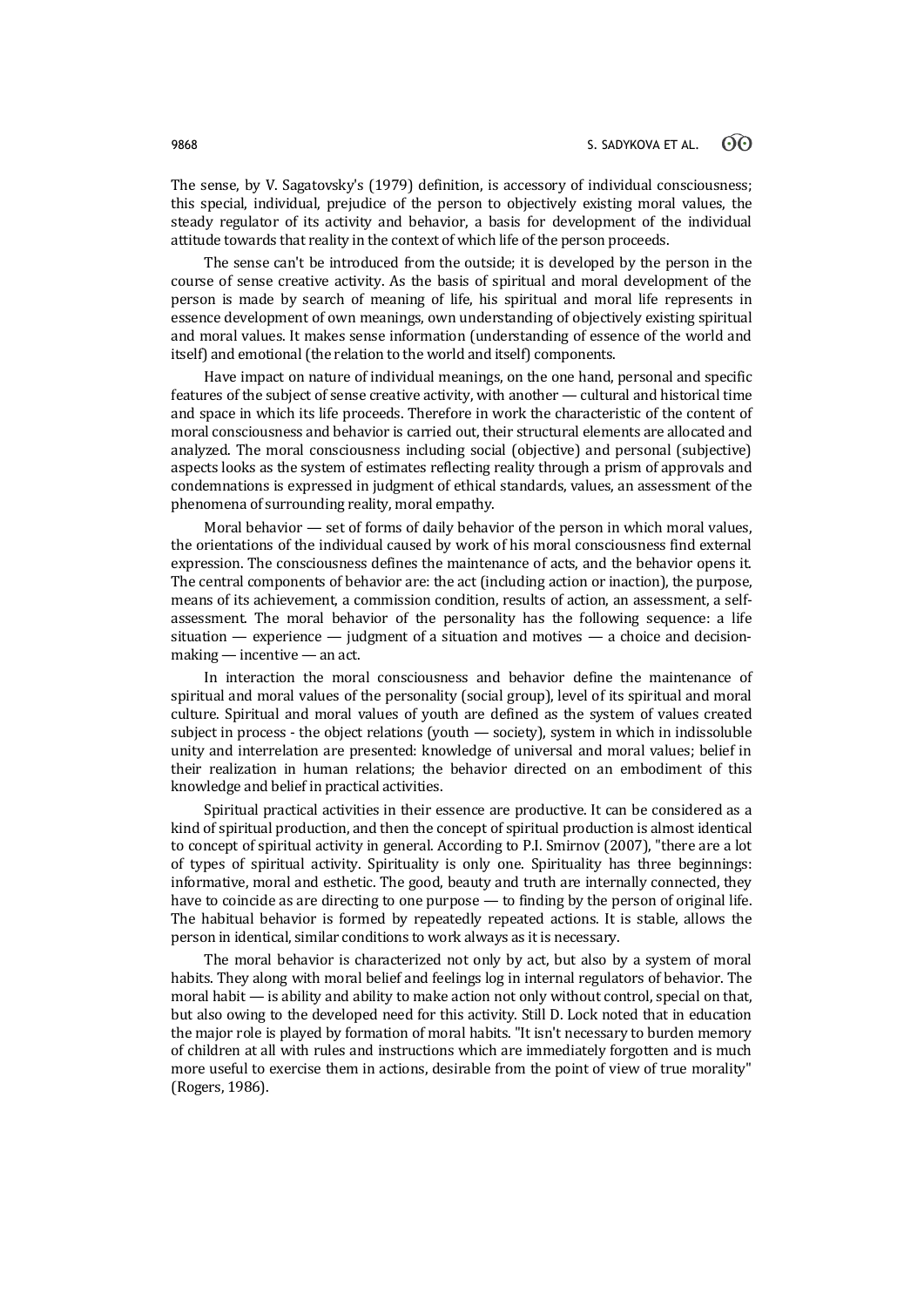S.L. Rubenstein (2003) noted that "when a person systematically induce to arrive definitely (is moral), the outlook, morals as if settle and are enshrined in its character in the form of habits — habitual ways of behavior".

Habit to the behavior determined by deeply acquired ethical standards — an indicator of stability of moral motive. Formation of a moral habit needs to be carried out on the basis of positive motivation of behavior of students. Conclusions of scientists are activity vectors for practicians: moral habits become stronger in activity, and in higher education institution special work on education of certain habits of behavior is necessary. Extracurricular activities as our skilled and experimental work showed, possess in this plan great opportunities.

In our approach the moral behavior is characterized by that it at everyone is defined by a conscious choice of these or those actions according to cultural wealth. The behavior is moral if the student weighs, thinks over the actions, arrives with skill, choosing the unique, right way of the solution of the problem facing it. To sure behavior there corresponds strong internal conviction. Harmony of thoughts and affairs are a guarantee of moral behavior in any situation, at emergence of new and unexpected problems.

In difficult structure of spiritual and moral values absolutely special place is taken by an ideal. It is one of types of moral values and at the same time acts as its highest form. The special role of an ideal in an inner world of the personality is explained by its nature, functions, and specifics of communication with reality. We believe spiritual and moral formation is process in which the subject aspires to an ideal:

a) as a public ideal values  $-$  the abstract idea of attributes developed by public consciousness, containing in it due in various spheres of public life act. Such values act and as universal, "eternal" (truth, beauty, justice), and as concrete historical (the patriarch, equality, democracy);

b) value appears in an objective form in the form of the works of material and spiritual culture or human acts which are a concrete subject embodiment of public valuable ideals (esthetic, ethical, political, legal, etc.) that does values cognizable;

c) social values, refracting through a prism of individual activity, enter into psychological structure of the personality in the form of the personal, spiritual and moral values which are one of sources of motivation of her behavior.

The personal ideal as essence of ideas of the person of happiness and meaning of life, satisfaction with life, will mobilize the person for achievement of goals. It directs thought of the person to awareness of necessary harmony, coordination of personal and public interests.

Values in the course of an interiorization become valuable orientations, i.e. personal ideals and vital installations of the person. A.V. Kir'yakova (1996) considering formation of orientations, allocates three phases:

- It connects the first phase with entry of the personality into the world of values, into the world of the valuable relations;

- The second phase — with judgment of a worthiness that is connected with revaluation of values, with formation own "I";

- The third phase — with formation of own scale of values, system of valuable orientations, design of the attitudes of the personality towards reality.

# **Conclusions**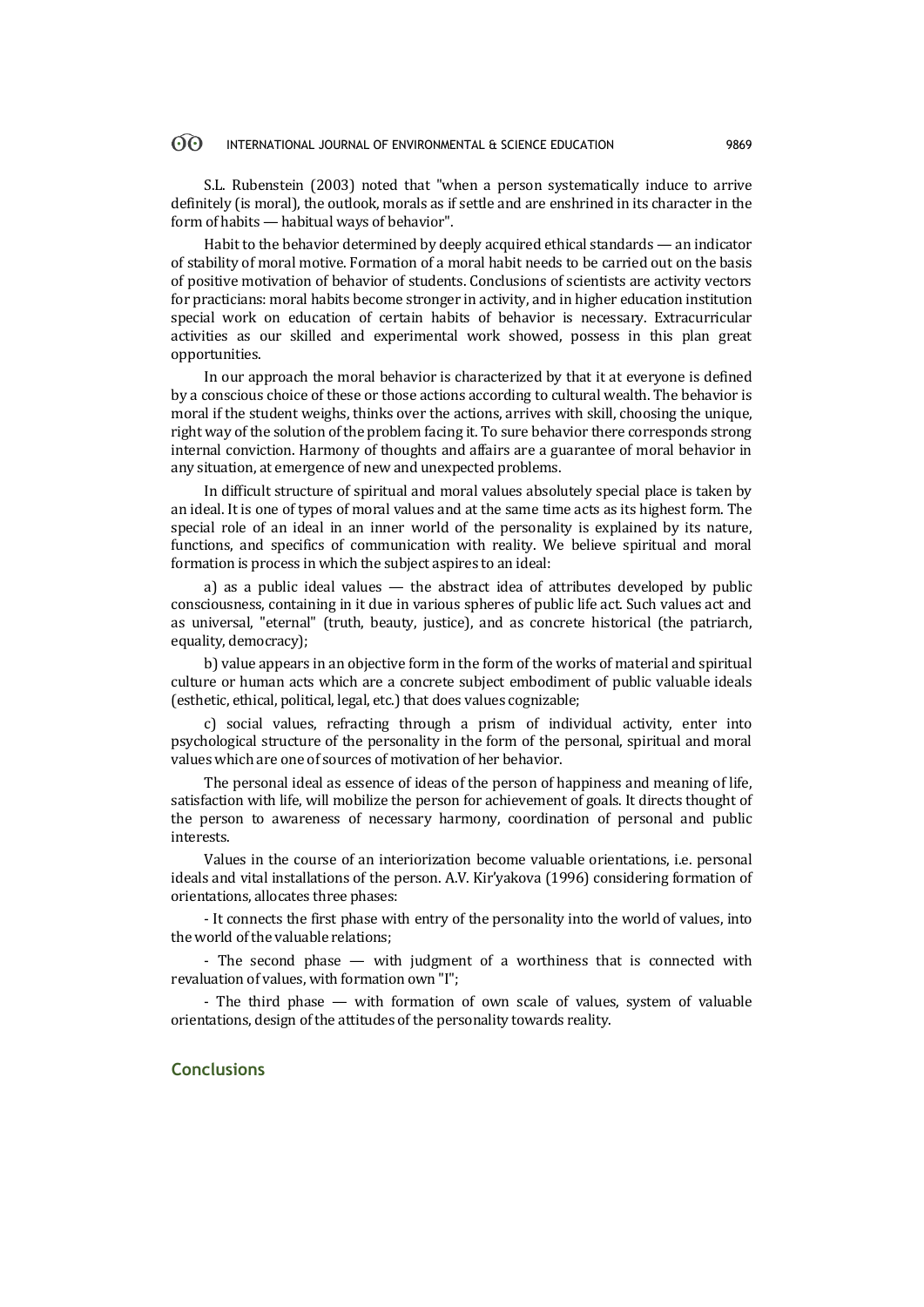So, extracurricular activities, meeting lacks in knowledge, forms a complete picture of the world, definitely reproduces various phenomena of social life in society and in the world, promotes adaptation of the personality in it. Thanks to extracurricular activities the student gains experience of the emotional and valuable relation to the world of things and people, experience of communication, interaction, opens himself to the world with which it is internally interconnected. In extracurricular activities all factors are integrated (the biological — specific and psychological features of inclinations and abilities of students); environment (cultural, educational environment of university, variety of forms and methods of educational work); activity of the personality). Therefore extracurricular activities positively influence on the process of spiritual and moral formation of the student.

### **Acknowledgments**

Researches on experience formation of the spiritual and moral relations are perspective; to use the possibilities of humanitarian and disciplines of a natural and mathematical cycle in development of spiritual and moral culture of the modern student.

We would like to express our gratitude to Valentina Ryndak and Anatolii Kalyuzhnyi for fruitful and encouraging discussions. We would also like to thank Galina Belaya,Tatyana Russakova, Lyudmila Moisseeva who have taken the time to read and comment on the manuscript as we are greatly indebted for their thoughtful help and criticisms. Special thanks to S. Korovin and I. Rozhkov for thoughtful feedback on technical aspects. We dedicate this article to these fine friends. This research was made possible due to generous support from the Aktobe Regional State University named after K. Zhubanov, Orenburg State Pedagogical University.

# **Disclosure statement**

No potential conflict of interest was reported by the authors.

### **Notes on contributors**

**Saule A. Sadykova** has a PhD of Pedagogical Sciences, works at Aktobe University named after S. Baishev, Aktobe, Kazakhstan.

**Aliya A. Yergazina** has a PhD of Pedagogical Sciences, works at Aktobe University named after S. Baishev, Aktobe, Kazakhstan.

**Vladimir S. Yeshpanov** is a Full Doctor of Historical Sciences and works at the Kazakh-Russian International University, Aktobe, Kazakhstan.

**Valeriy A. Korvyakov** is a Full Doctor of Pedagogical Sciences and works at the Almaty Academy of Economics and Statistics, Almaty, Kazakhstan.

**Akmaral B. Aitzhanova** works at South Kazakhstan State University named after M. Auezov, Shymkent, Kazakhstan.

### **References**

Abolin, L.M. (2002). *Spiritually-moral development of the personality in the event industry.* Kazan: Publishing house "Carol", 452 p.

Ananyev, B.G. (2001). *On the problem of modern human studies.* St. Petersburg: Piter, 236 p.

- Baier, I.V., Semenov, I.N. & Stepanov, S.Yu. (1998). *Reflexive-acmeological diagnosis and the development of creativity.* Moscow: RAGS, 284 p.
- Bazarovaa, L.V. & Sadovaya, V.V. (2016). Religious Ideas in Contemporary Pedagogy: The Specificity of Moral Concepts of God in the Protestant, Orthodox and Islamic Linguocultures. *IEJME-Mathematics Education, 11(6)*, 1681-1689.
- Belozertsev, E.P. (1990). *Higher pedagogical school in the system of continuing education*: PhD Abstract. Leningrad: Znanie, 40 p.